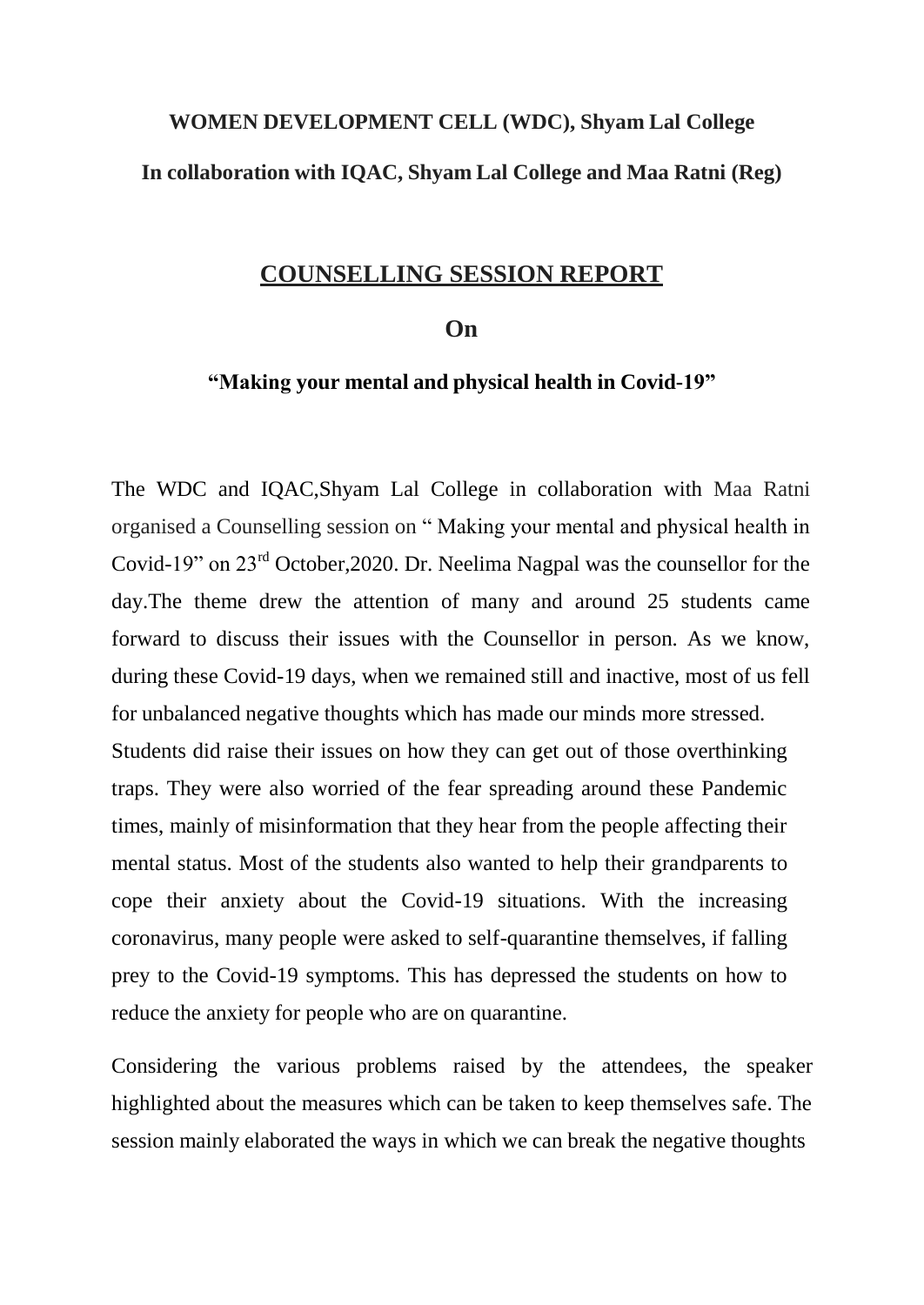and fear mongering. One way is to judge them and consider the hard facts. It was advised by the organizing committee not to try to get out of a thinking trap by just telling ourselves to stop thinking that way because when we try upsetting thoughts away, they are more likely to keep popping back into our mind. So, they suggested all the attendees to involve their minds in some extracurricular activities of their choices. Talking about the fear of coronavirus, the counsellor had put his reviews saying that fear is a response to perceive the actual danger and is closely linked to anxiety which can come about when things are uncertain to us. It is important to bear in mind that fear and anxiety is a part of the normal response to this new situation and we must consider the facts, published by the trusted scientific sources. He pointed out that many things can cause fear and one of those things is misinformation and rumors. This is something that can exacerbate the people's fear and that's why, it is important that we rely only on the facts, obtained from the trusted and credible sources (like WHO). The counsellors had made us realize the importance of true knowledge about the virus and encouraged us to find the facts and get our answers relating to Covid-19 from the trustworthy sites to keep us safe. Further shared a handful of anecdotes on the social communication and self-quarantine. Being in isolation is a challenging experience for the mental well-being. They expected to keep maintaining our social contacts, accessing to our digital methods of communication which can be a really good way for social talks. They also extended to continue to maintain our routines as it includes self-care strategies. The students were also suggested to make sure that they get enough rest and sleep and try to be physically fit as well, by performing yoga. What was more important amidst the Covid-19 is to ensure that the older adults have facts and information, presented in a clear way to minimize the fear. Also, we must make sure that the information they are receiving to protect themselves are really valid. All the advices regarding healthy diet, sleeping and exercises for ourselves can go with the older adults too as well. The counsellors had showed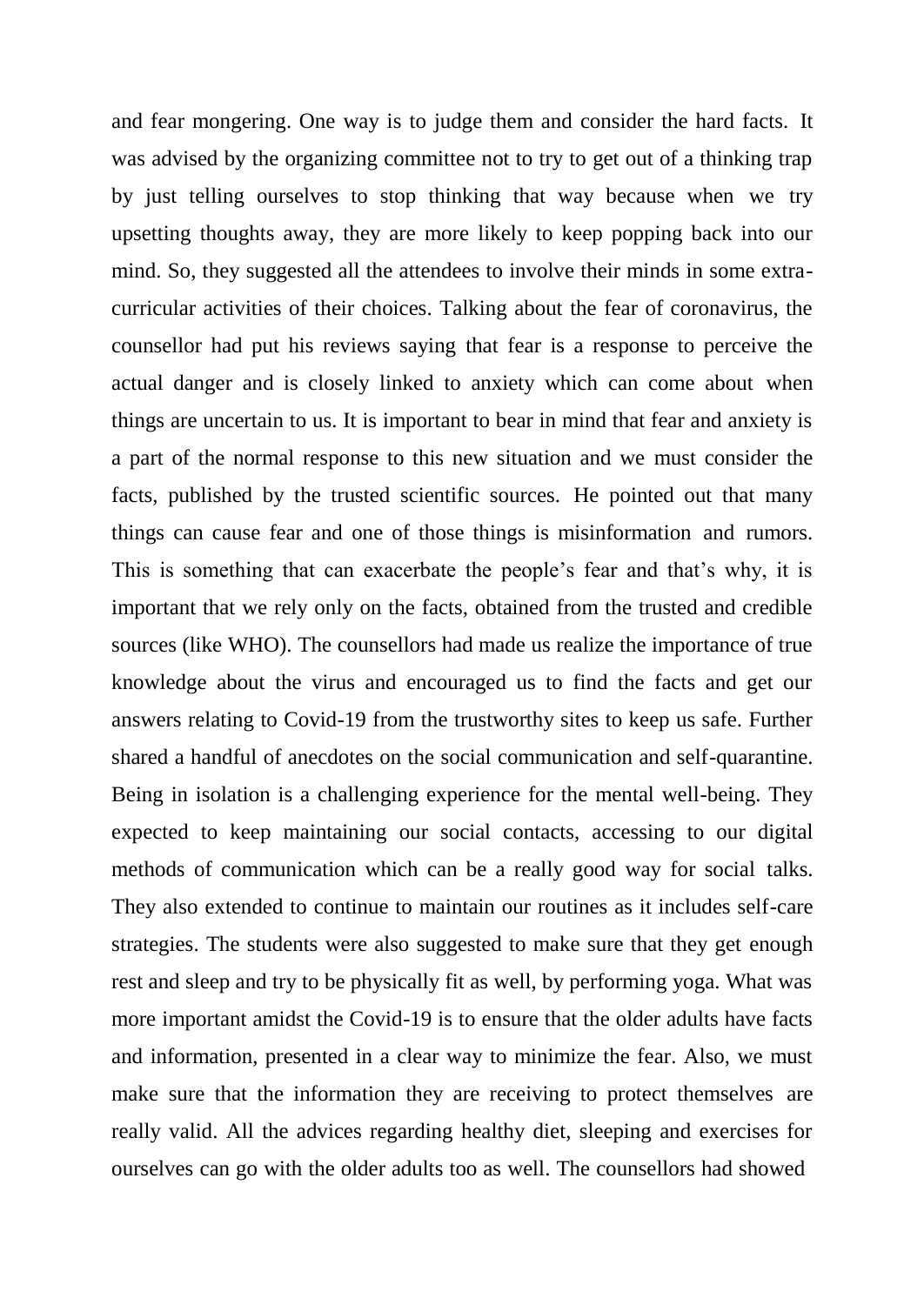the concern towards the Health Care Workers too, who were responding in health facilities at that moment. They motivated the students towards the Covid-Workers who were working under pressure, experiencing longer working hours and higher demands on them. It was told that it's our responsibility to do whatever we can, for the Covid workers and victims, especially, who were dealing with the mental stress at that time.